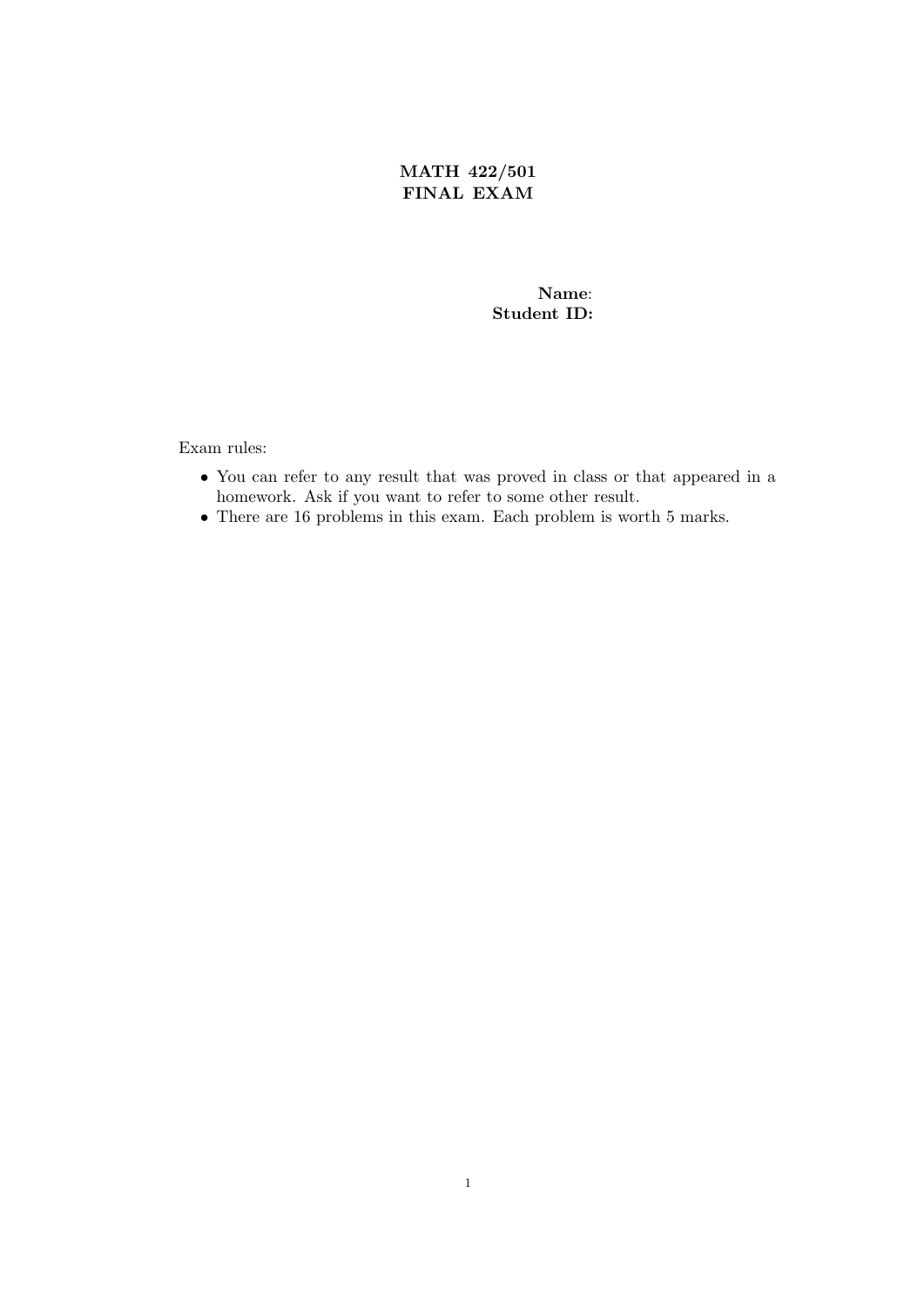PROBLEM 1. Let  $G$  be a finite abelian group that is not cyclic. Prove that  $G$  contains a subgroup isomorphic to  $\mathbb{I}_p \oplus \mathbb{I}_p$  for some prime p.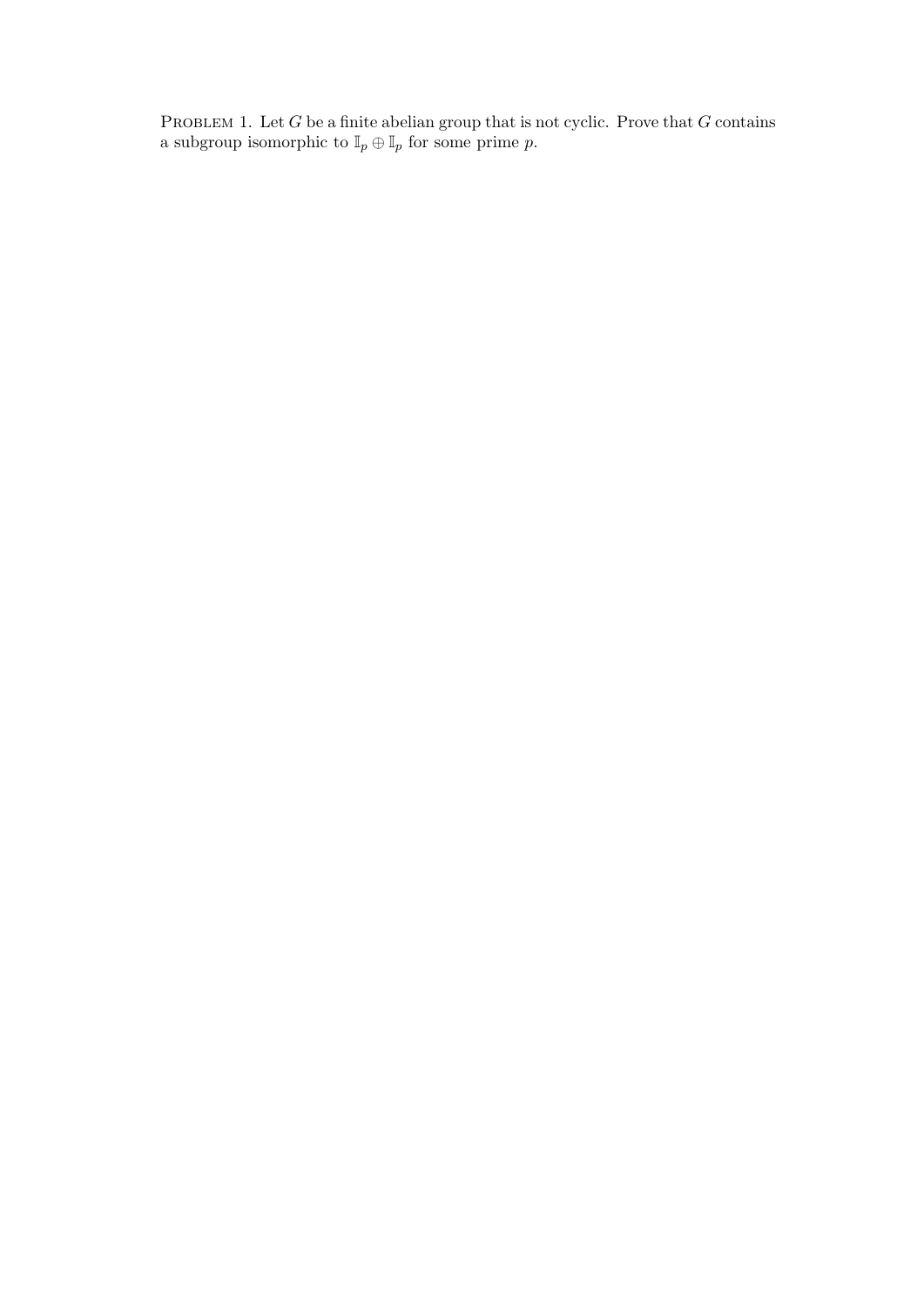PROBLEM 2. Let  $P$  be a normal Sylow  $p$ -subgroups of a finite group  $G$ . Prove that if  $\phi : G \to G$  is a group homomorphism, then  $\phi(P) \subset P$ .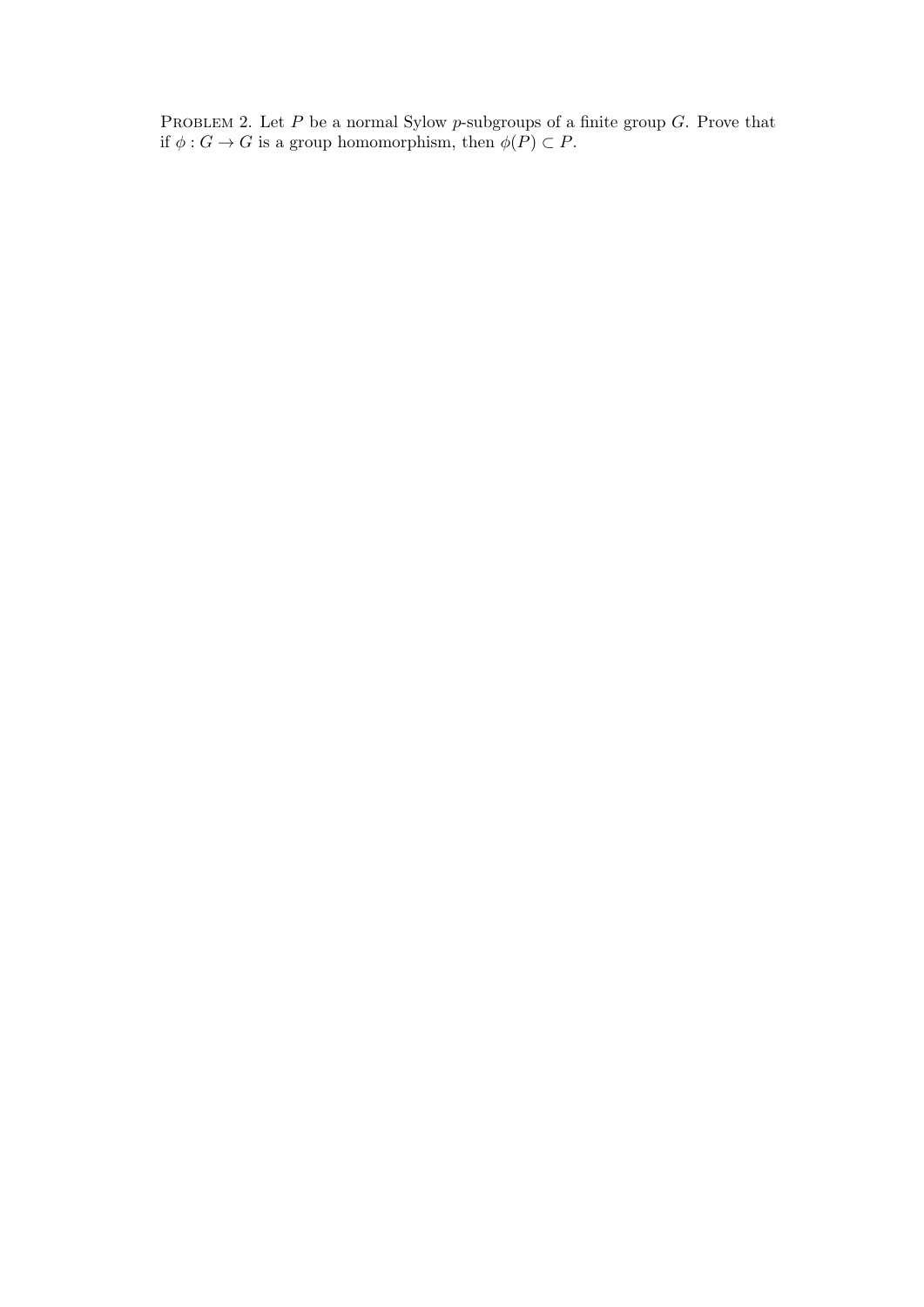PROBLEM 3. Prove that a group of order  $31\cdot 32$  cannot be simple.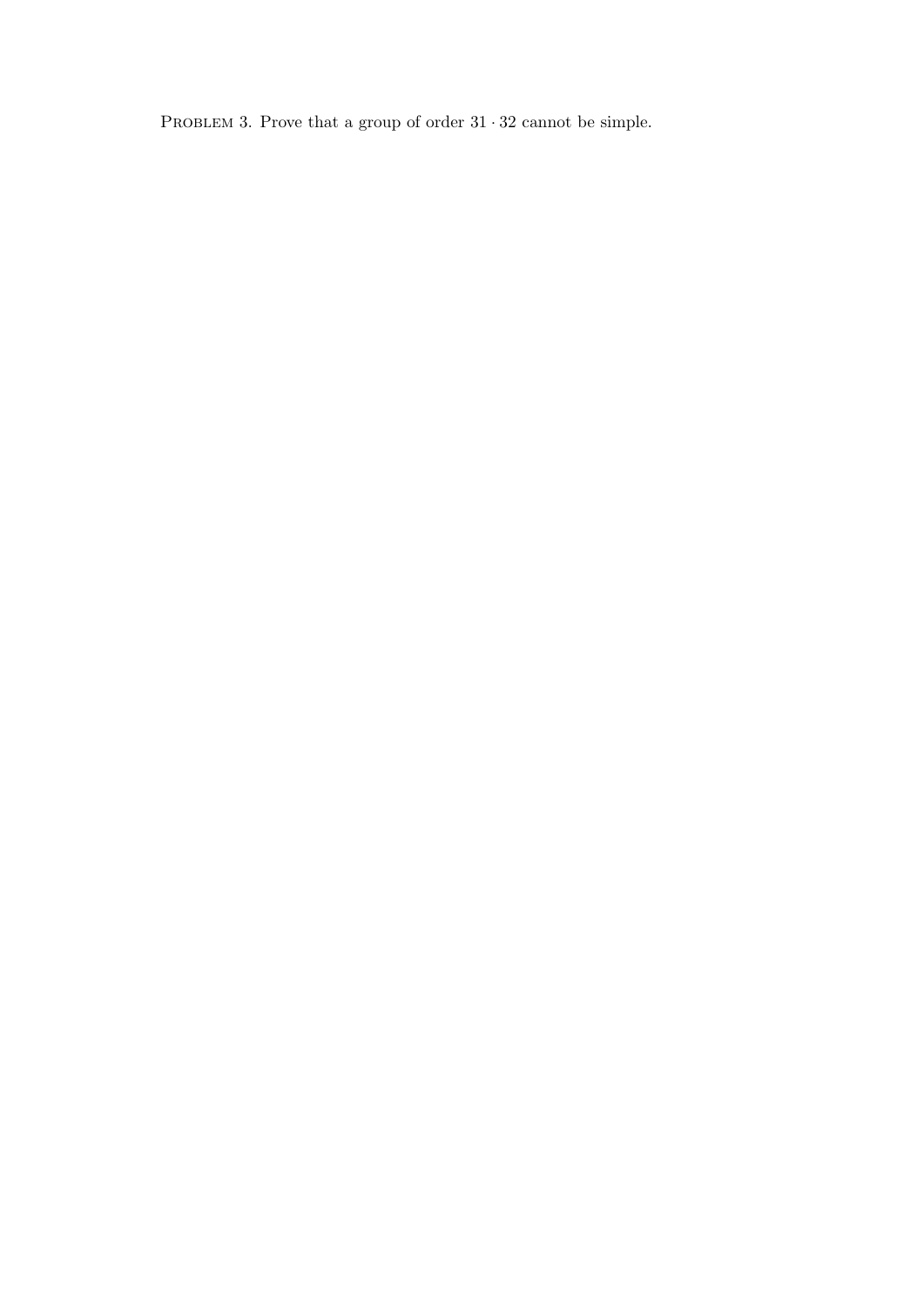PROBLEM 4. Let G be a finite group, such that the group of automorphisms  $Aut(G)$ is cyclic. Prove that G is abelian. (Hint: There is a homomorphism  $G \to Aut(G)$ . Study the kernel and the image of this homomorphism.)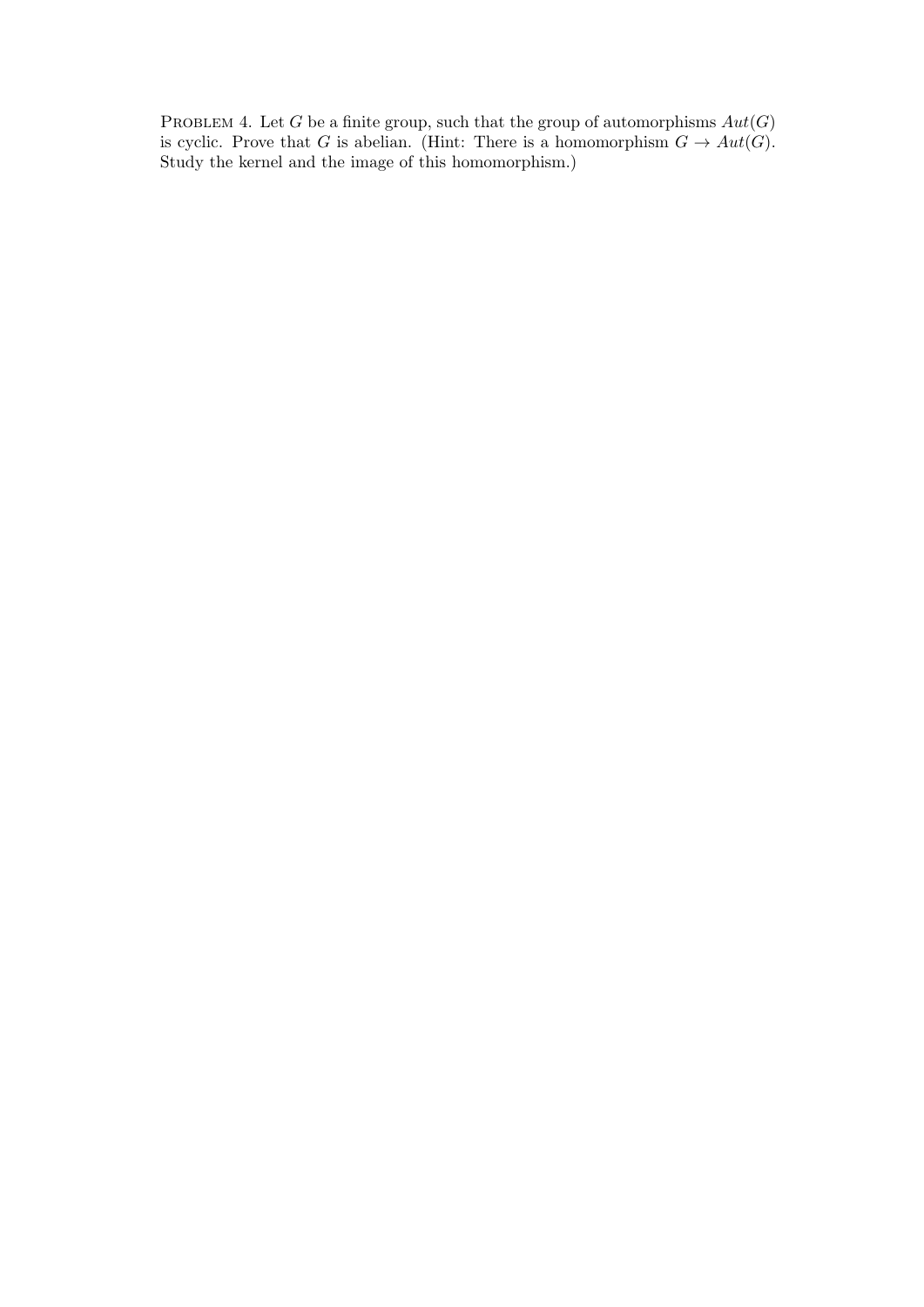PROBLEM 5. Prove that there is no simple group  $G$  of order 300. (Hint: Let  $G$  act on its Sylow 5-subgroups.)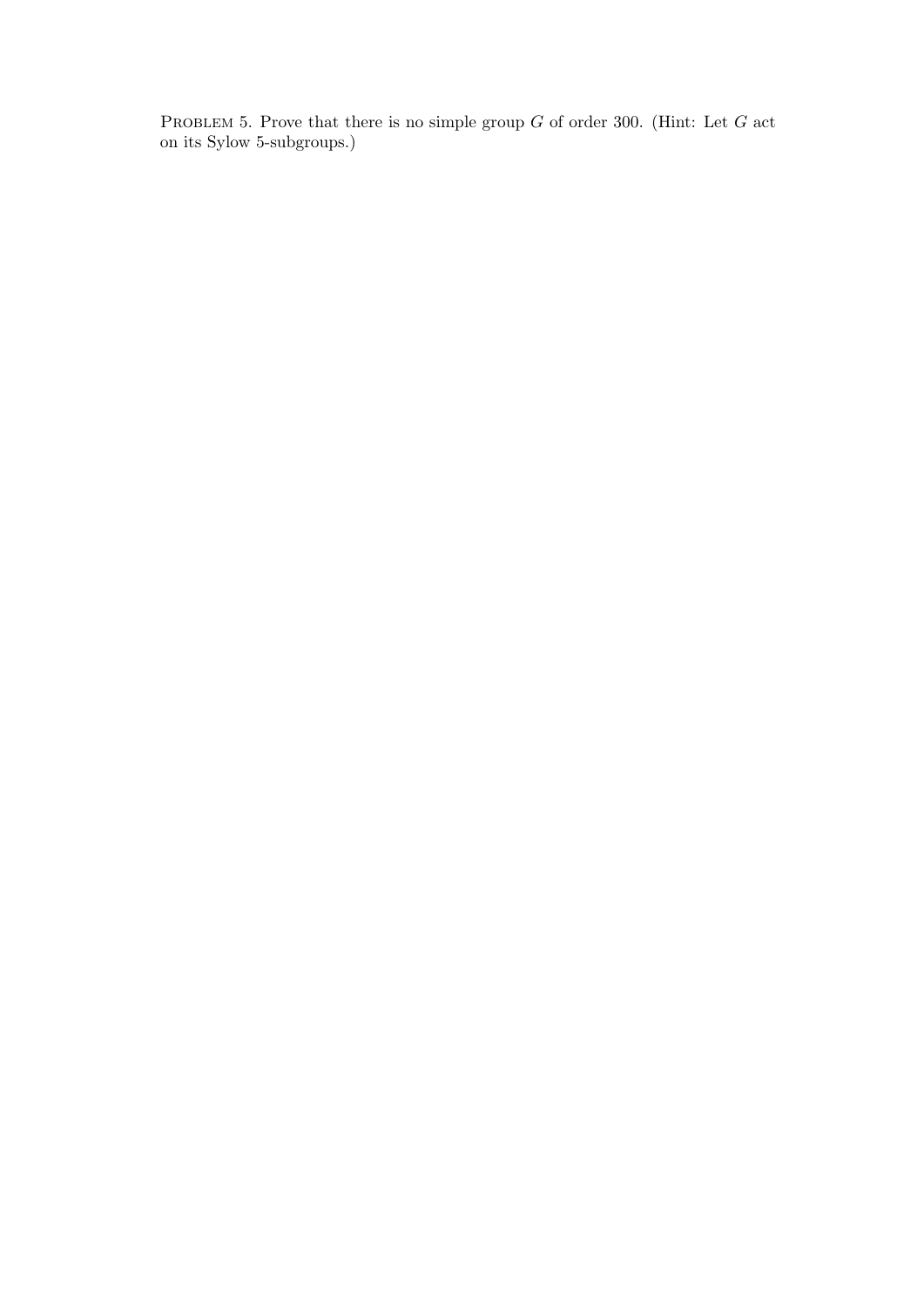PROBLEM 6. Let G be a p-group,  $|G| = p^n$  for some prime p and integer n. Let N be a normal subgroup of  $G$  of order p. Prove that  $N$  lies in the center of  $G$ . (Hint: Let  $G$  act on  $N$  by conjugation and consider the orbits of this action.)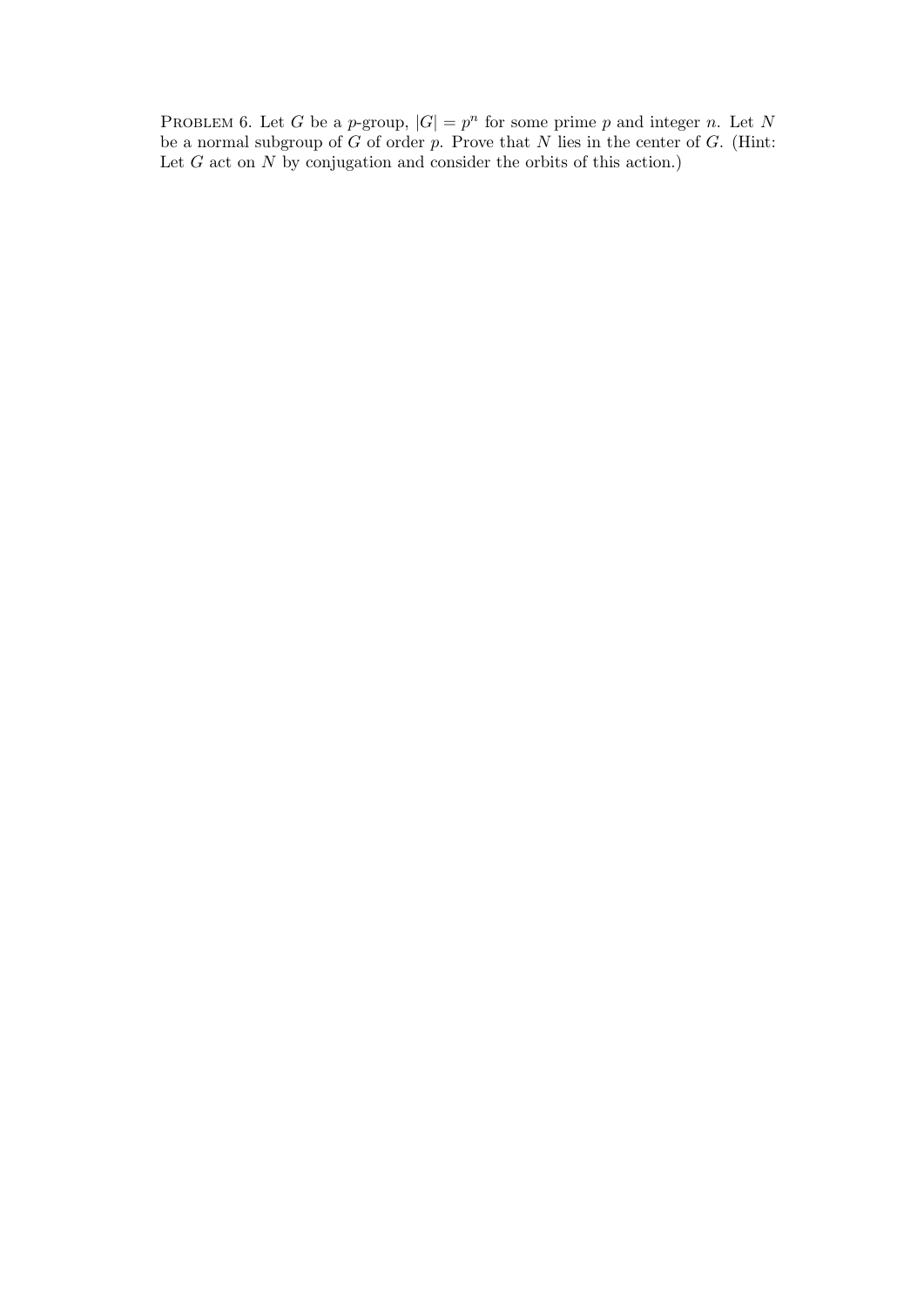PROBLEM 7. Let  $I$  be an ideal in a ring  $R$  (commutative, with 1) and define

 $Rad(I) = \{r \in R | r^n \in I \text{ for some } n > 0\}.$ 

- 1. Prove that  $Rad(I)$  is an ideal.
- 2. If  $R = \mathbb{Q}[x]$  and  $I = (f(x))$ , describe a generator of  $Rad(I)$  in terms of irreducible factors of  $f(x)$ .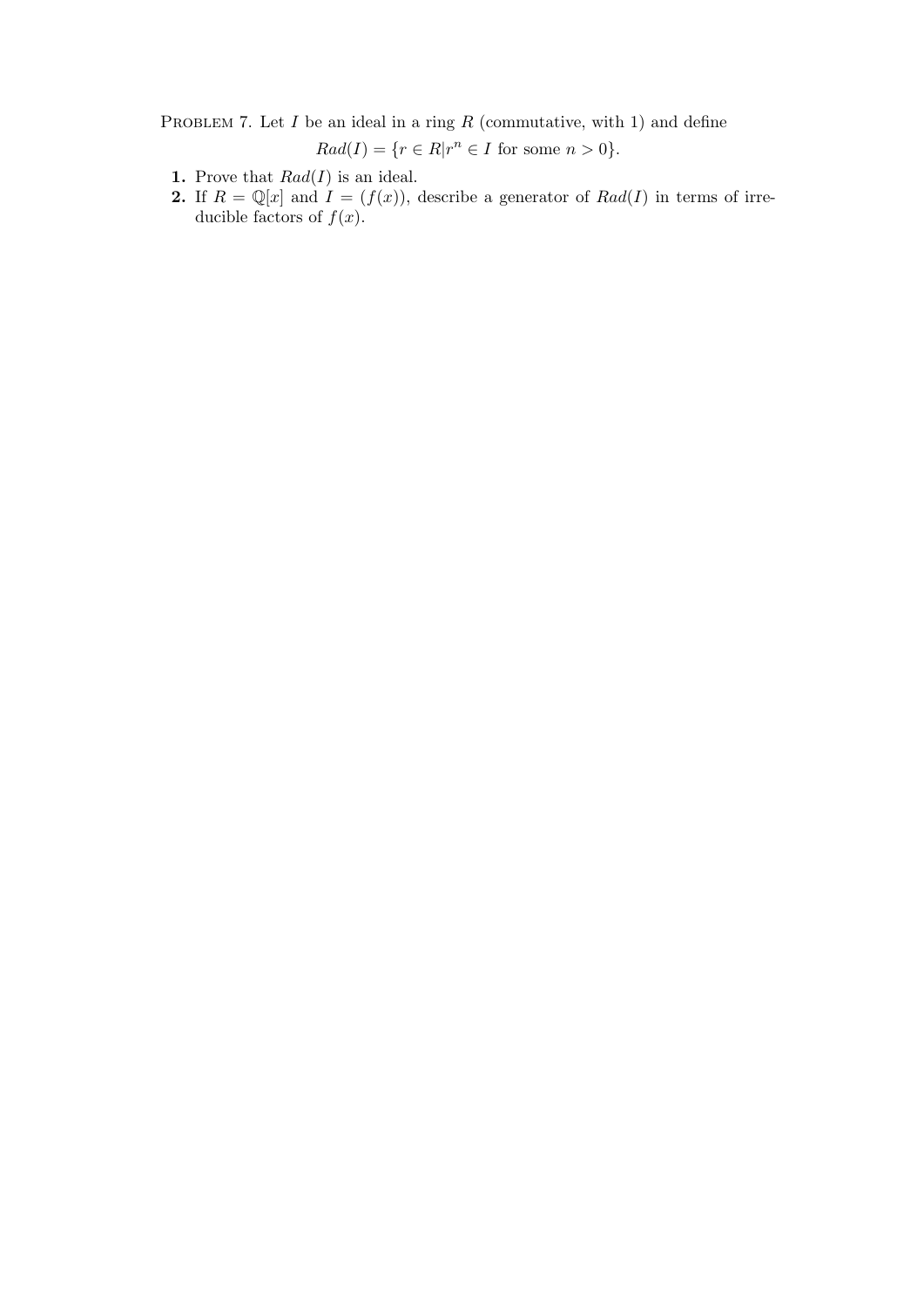PROBLEM 8. Let F be a field and  $f(x), g(x) \in F[x]$  irreducible polynomials of degree 6 and 7, respectively. Let  $\alpha$  be a root of  $f(x)$  in some extension field. Prove that  $g(x)$  is irreducible in  $F(\alpha)[x]$ .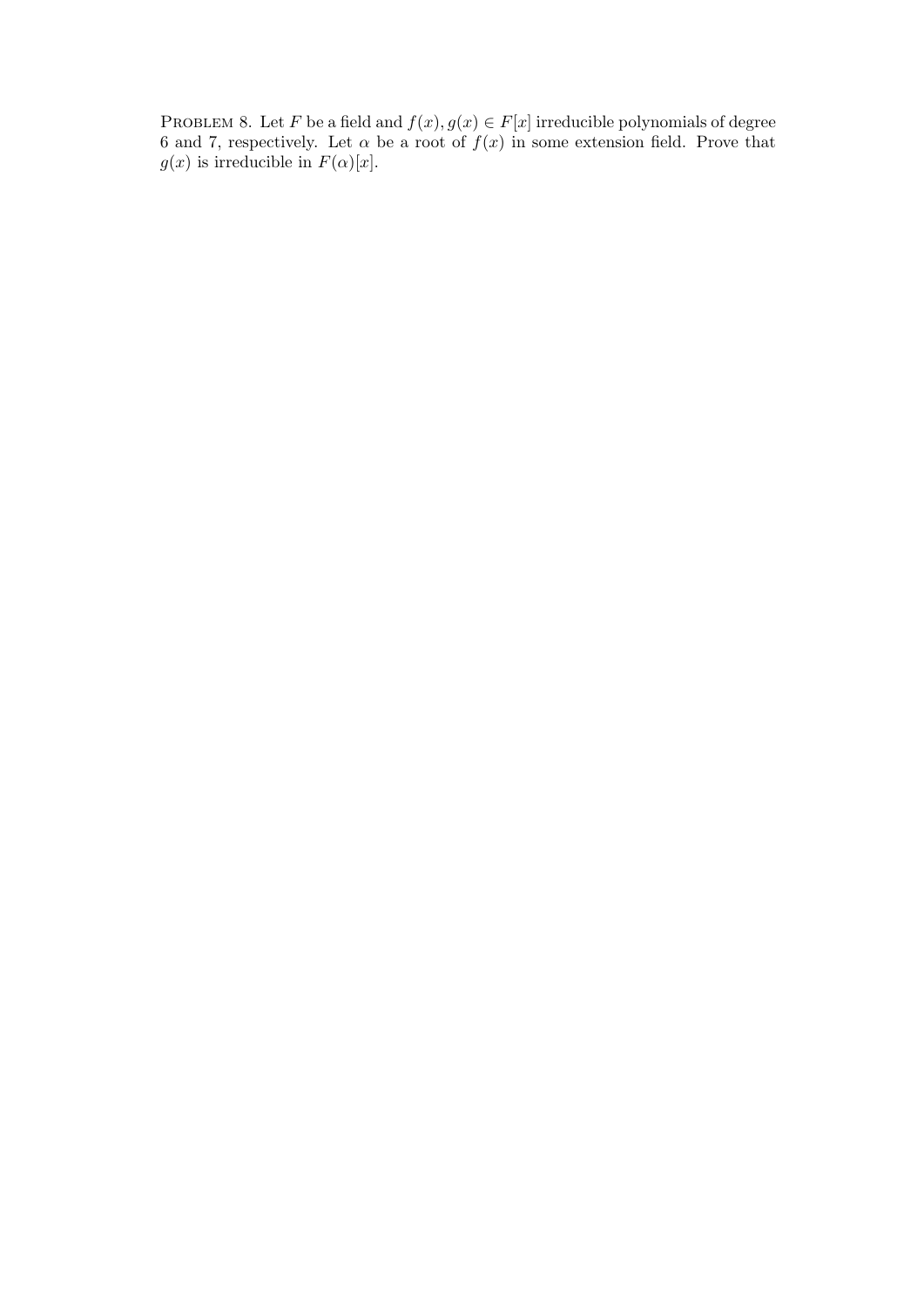PROBLEM 9. Let  $f(x) = (x^3 - 2)(x^2 - 5) \in \mathbb{Q}[x]$ . Let E be the splitting field of  $f(x)$ over Q. Find an intermediate field  $\mathbb{Q} \subset K \subset E$ , such that  $Gal(E/K) = \mathbb{I}_6$ .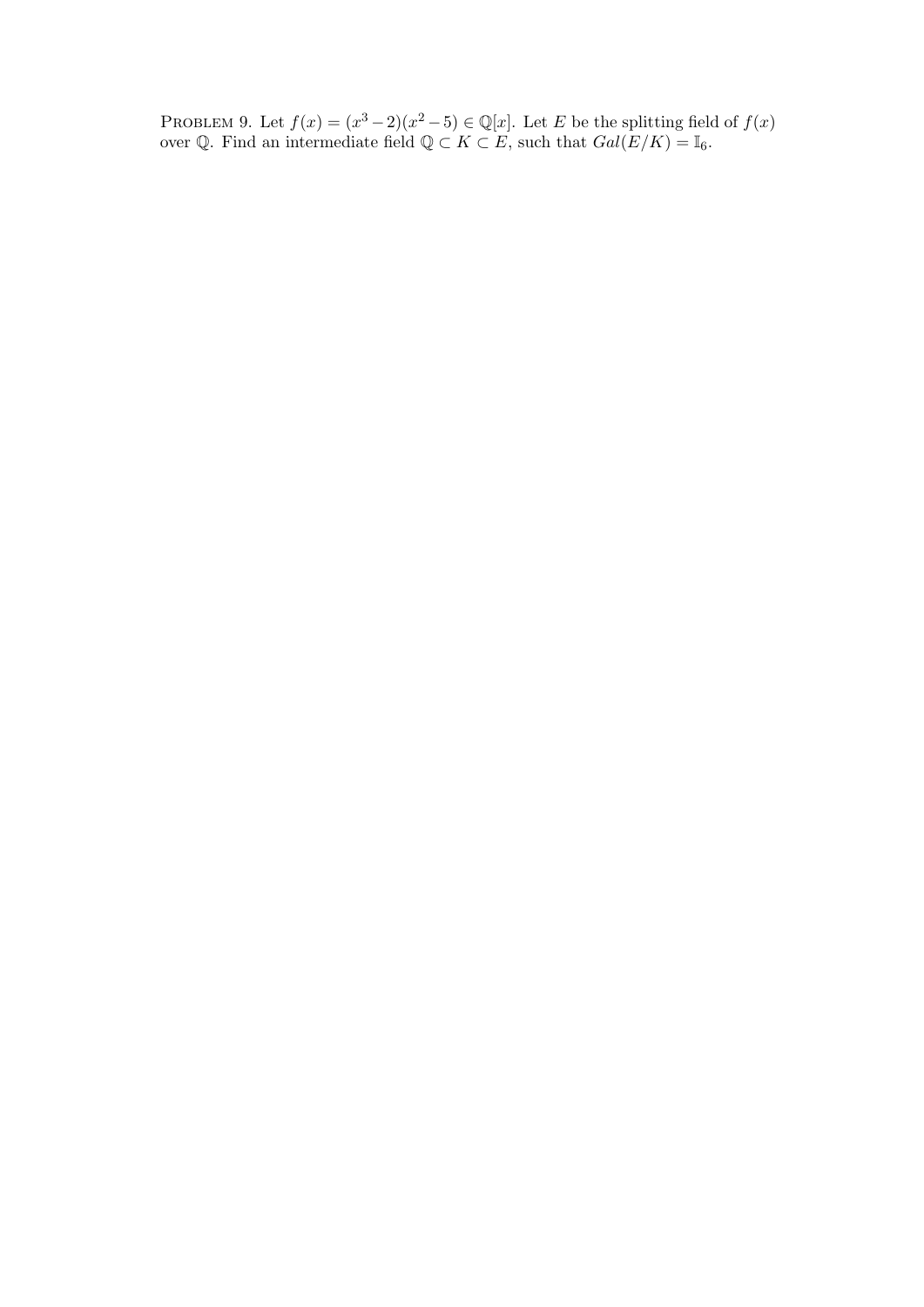PROBLEM 10. Let  $p \neq 2$  be a prime and let  $\xi \in \mathbb{C}$  be a primitive p-th root of 1. 1. Show that

$$
[\mathbb{Q}(\xi) : \mathbb{Q}(\xi + \xi^{-1})] = 2.
$$

**2.** Show that  $\mathbb{Q} \subset \mathbb{Q}(\xi + \xi^{-1})$  is a Galois extension and find its Galois group.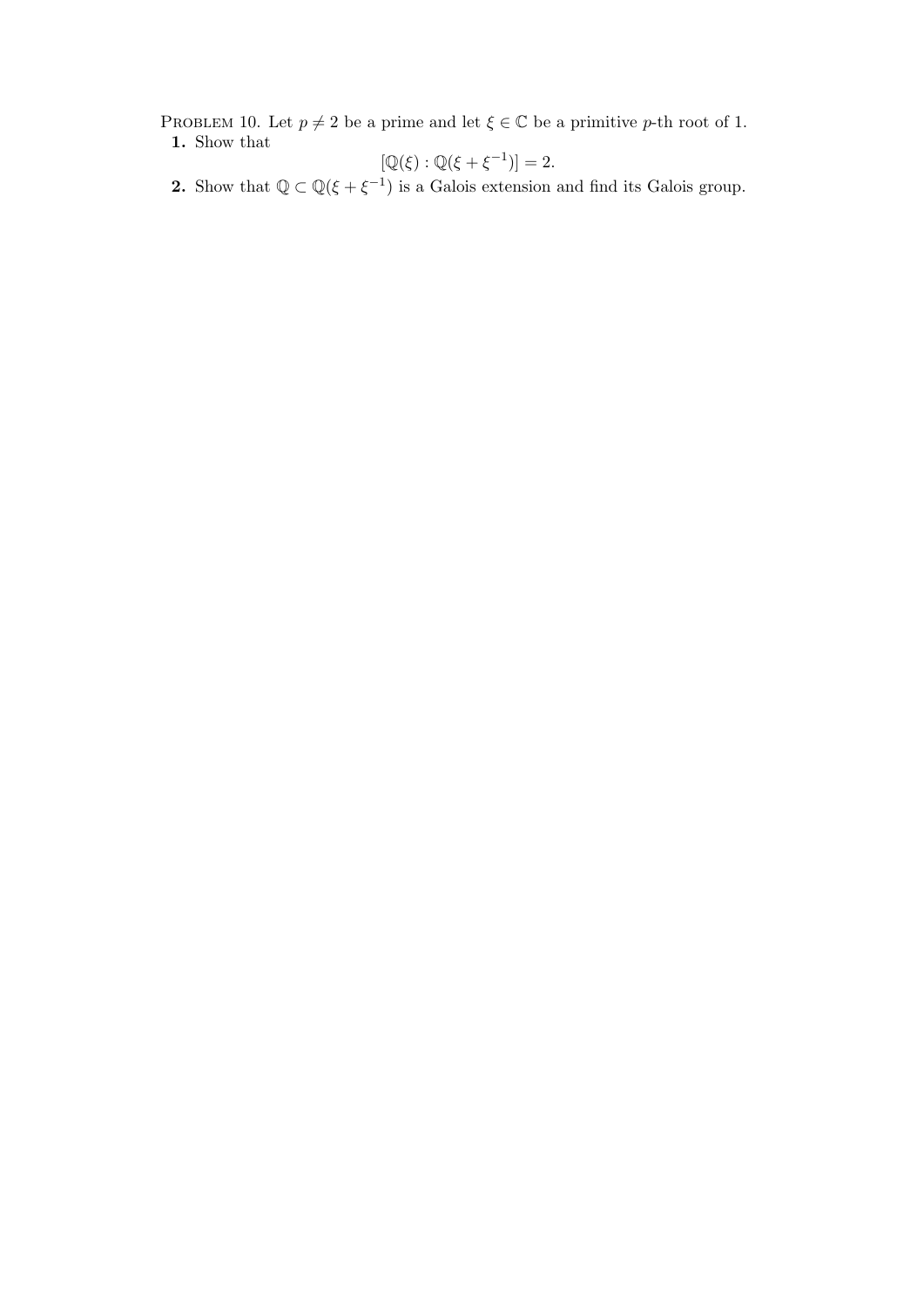PROBLEM 11. Let F be a finite field,  $f(x) \in F[x]$  an irreducible polynomial, and E the splitting field of  $f(x)$ . If  $\alpha \in E$  is a root of  $f(x)$ , prove that  $E = F(\alpha)$ . (Hint: Is  $F(\alpha)$  Galois over  $F$ ?)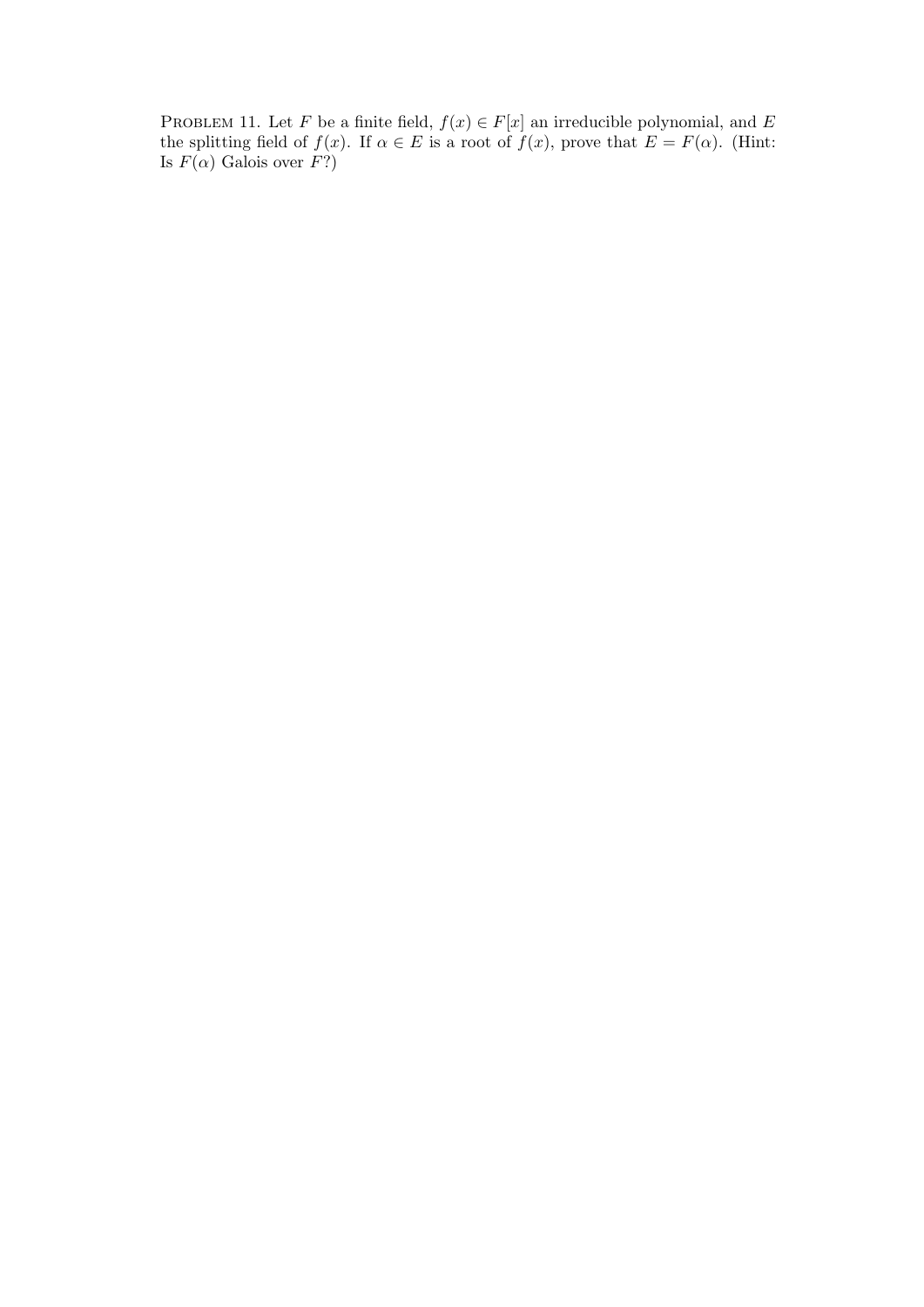PROBLEM 12. We proved in class that the primitive element theorem holds for finite extensions of a finite field  $\mathbb{F}_q$ .

1. Prove that  $\mathbb{F}_q[x]$  contains irreducible monic polynomials of every degree  $n > 0$ .

2. Prove that  $\mathbb{Q}[x]$  contains irreducible monic polynomials of every degree  $n > 0$ .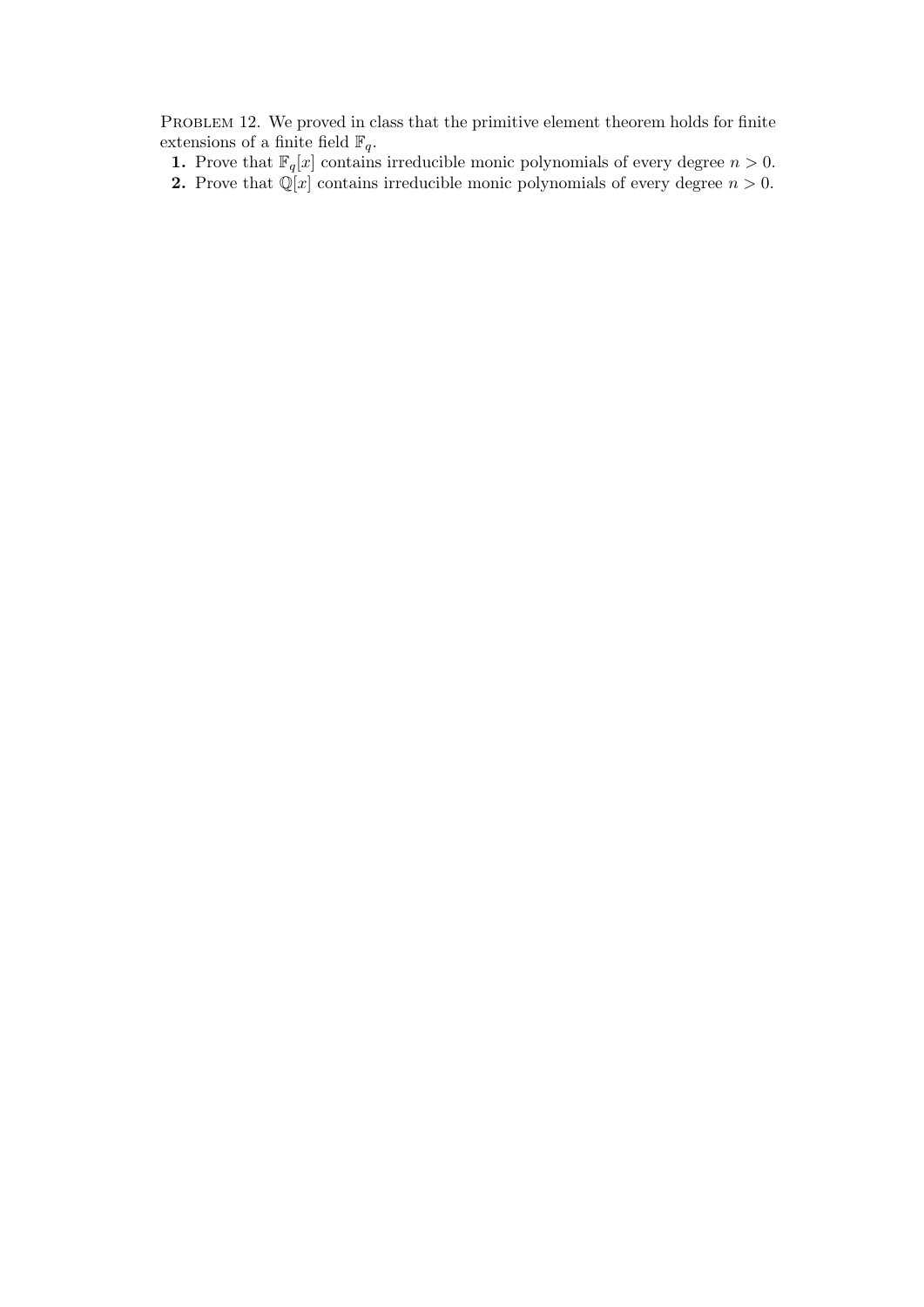PROBLEM 13. Prove that  $\mathbb{F}_{p^n}$  contains a primitive m-th root of 1 if and only if m divides  $p^{n} - 1$ .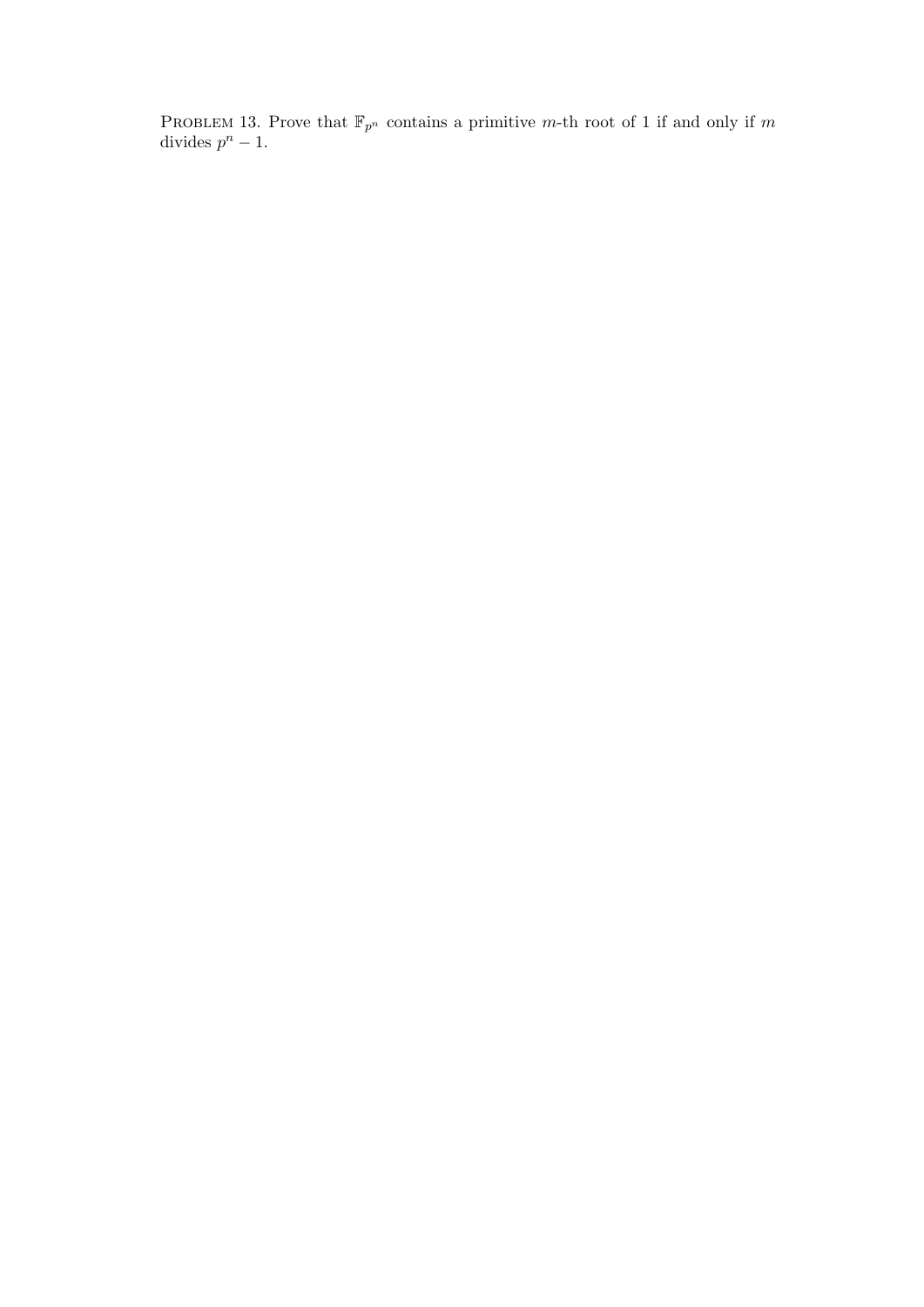PROBLEM 14. Prove that if a Galois extension  $F \subset E$  has Galois group  $S_6$ , then there is no intermediate field  $F \subset K \subset E$ , such that  $[K : F] = 5$ .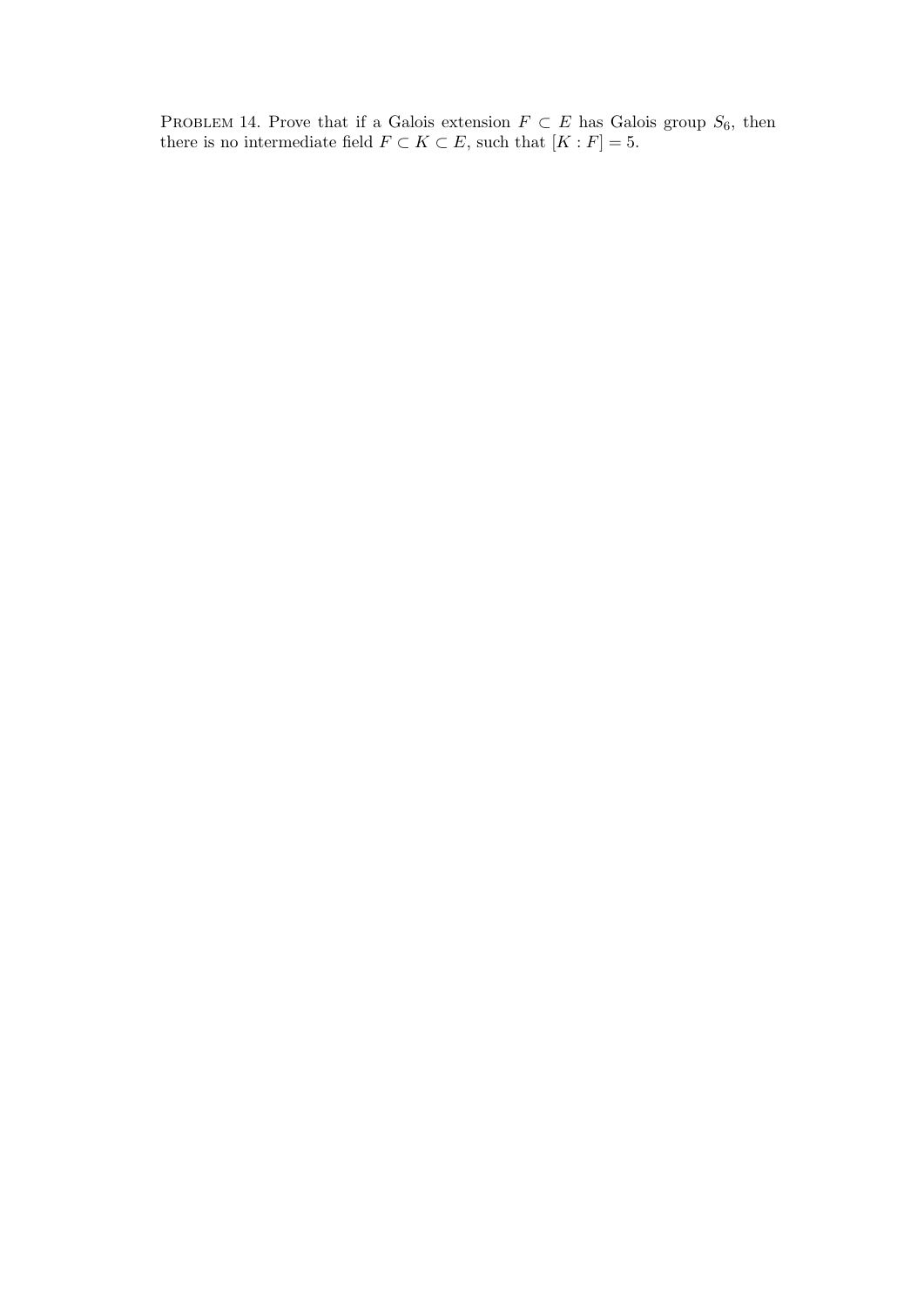PROBLEM 15. Let F be a field,  $f(x) \in F[x]$  an irreducible polynomial of degree 4, such that the Galois group of  $f(x)$  is  $S_4$ . If  $\alpha$  is a root of  $f(x)$  in a splitting field, prove that there is no intermediate field

$$
F \subsetneq K \subsetneq F(\alpha).
$$